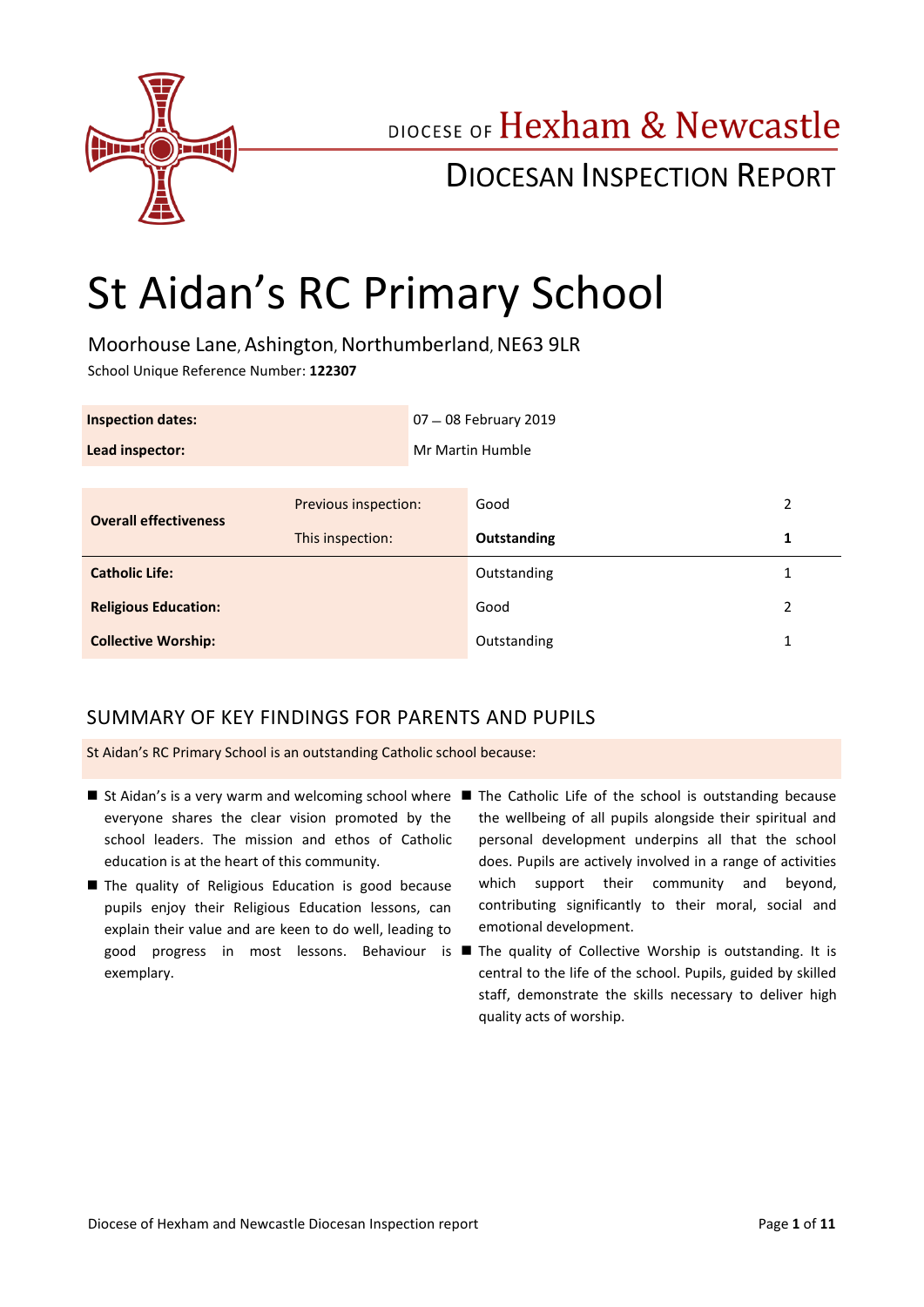## FULL REPORT

INFORMATION ABOUT THE SCHOOL

- St Aidan's is a larger than average sized primary school having recently changed designation from First School to Primary School.
- The majority of pupils are from a White British background.
- The percentage of pupils with special needs is average as is the proportion of pupils known to be eligible for pupil premium.
- Since the last inspection the school has moved site to accommodate the extra classrooms and pupils as a newly formed Primary School.

#### WHAT DOES THE SCHOOL NEED TO DO TO IMPROVE FURTHER?

- To develop assessment in Religious Education by:
	- adopting the use of the Age-Related Standards in Religious Education in line with Diocesan guidelines.
- To implement more rigorous assessment procedures in Religious Education by:
	- ensuring all teachers adhere to the marking and assessment procedures outlined in the school's policies.
	- facilitating further in-house opportunities for the moderation of pupils' work and assessment tasks.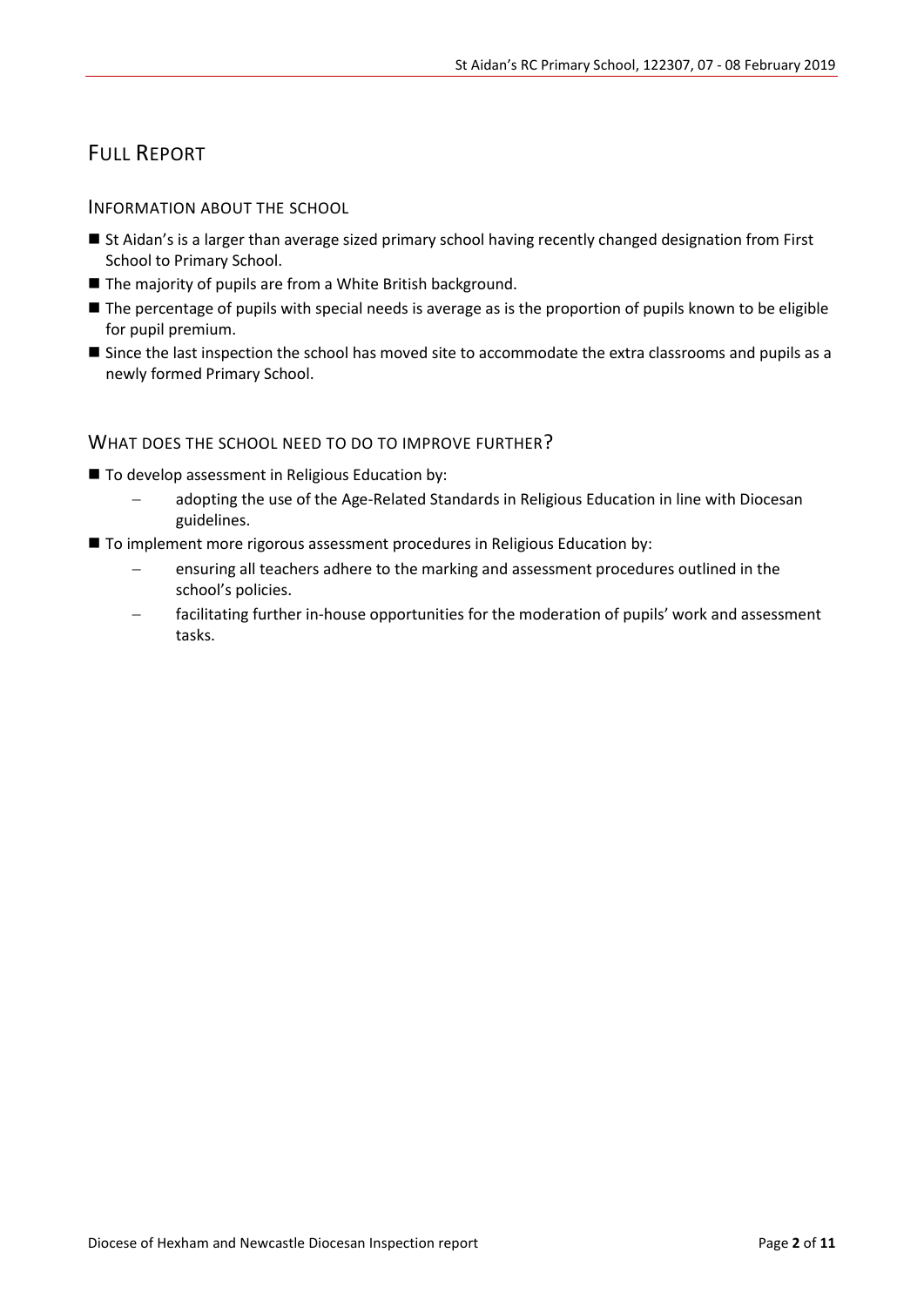## CATHOLIC LIFE

THE QUALITY OF THE CATHOLIC LIFE OF THE SCHOOL **1 1** 

- The extent to which pupils contribute to and benefit from the Catholic Life of the school.
- The quality of provision for the Catholic Life of the school.
- How well leaders and managers promote, monitor and evaluate the provision for the Catholic Life of the school.

### **The extent to which pupils contribute to and benefit from the Catholic Life of the school is outstanding.**

- **Pupils make an outstanding contribution to the Catholic Life of the school and benefit greatly** from it. Pupils have a deep sense of belonging to their 'happy family school' and parents comment that, 'St Aidan's offers a very welcoming community for all children to reach their potential'.
- Pupils wholeheartedly appreciate, value and participate in the Catholic Life of the school. The mission statement, 'In the love and truth of Jesus we grow,' is central to the daily routines. The Catholic ethos is tangible throughout the school.
- Pupils readily evaluate their input into the Catholic Life and the impact of their actions on their community on a regular basis. Pupils say they feel valued and very confidently express their ideas and feelings.
- Pupils demonstrate a very good understanding of the importance of how they live their lives and how they treat others.
- Pupils are happy, confident and secure in their own stage of spiritual growth, demonstrating exemplary behaviour towards adults and each another.
- **Pupils are at the heart of school celebrations and, through very strong parish links, worship** with parishioners on a regular basis. Pupils are planning to extend their relationship with the local community through the actions of the recently formed Mini Vinnies group.
- Pupils are willing and eager to take on positions of responsibility and leadership within the school.
- Pupils confidently talk about the various causes they support, effectively promoting the Catholic character of the school, such as CAFOD, LEPRA, Mary's Meals and Operation Christmas Child.

| $\overline{1}$ |  |
|----------------|--|
| $\mathbf{1}$   |  |
|                |  |

1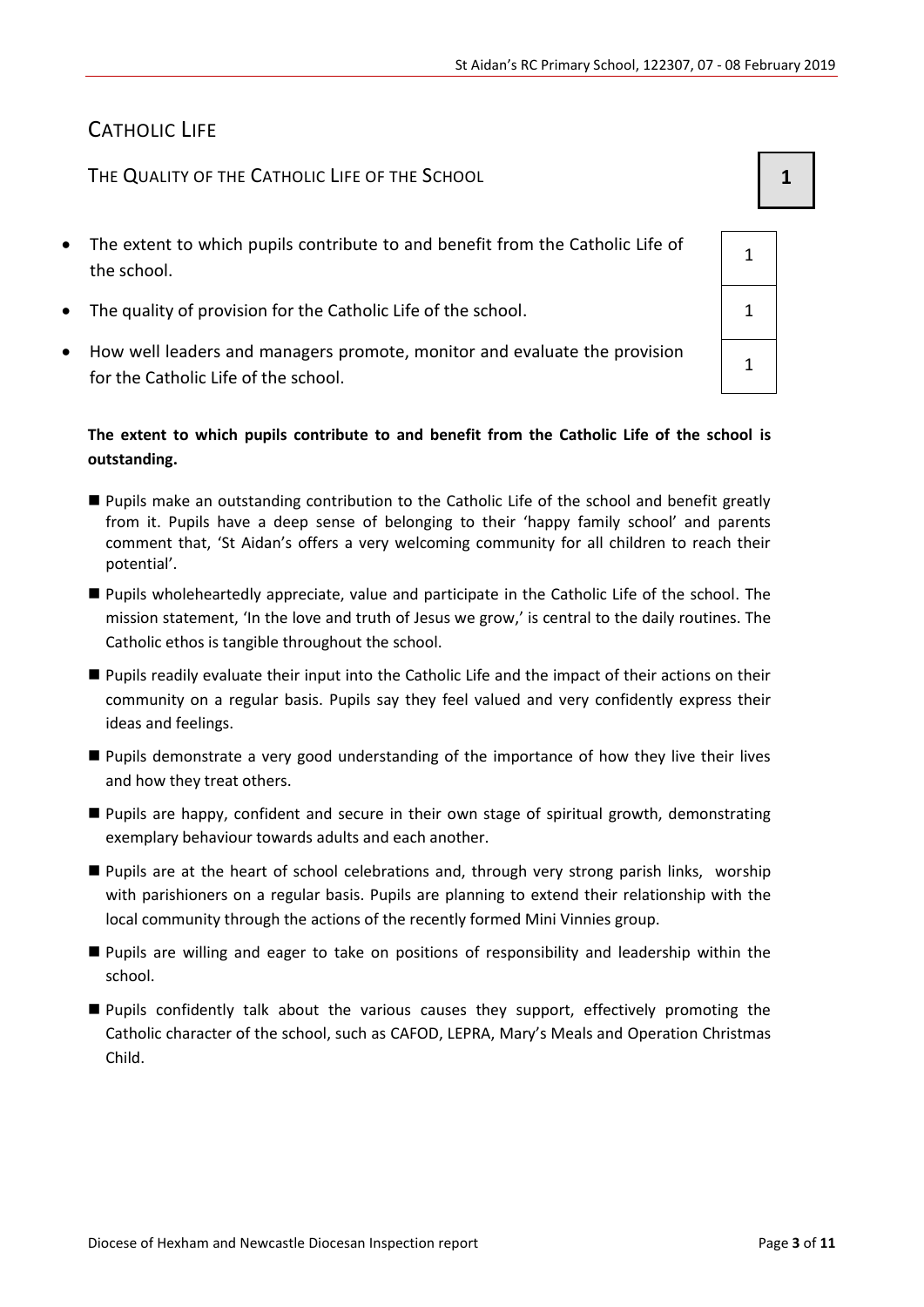#### **The quality of provision for the Catholic Life of the school is outstanding.**

- The Catholic values of the school are given the highest priority and are embedded in the daily life of St Aidan's. The mission statement is a vital part of school life which all members of the community have played a part in shaping. This living statement continues to be reviewed to ensure it represents the current school community, particularly since the change from being a First School to Primary School.
- Excellent relationships exist within the school community with all stakeholders fully committed to making the school the best that it can be. Staff, governors, parents and pupils are all encouraged to be involved in school life and communication is a strength of the school.
- The school is a prayerful community where all members of the community feel welcomed. Parents comment that, 'St Aidan's always offers a very warm welcome'. There is a strong sense of family and parents take advantage of the opportunities to worship and pray with their children.
- St Aidan's is a school committed to Catholic tradition and ethos. The Catholic character of the school is evident in the creative displays and sacred spaces featured around the school. The planning is well underway to develop a school prayer garden.
- **E** Clear policies and procedures are in place which are carefully planned to reflect the Catholic Life of the school for both pupils and staff. They provide high levels of support for pupils, staff and the wider community.
- **Pupils are clearly supported throughout school by a range of pastoral opportunities provided by** the parish priest, youth ministry coordinator and caring adults. All staff play their part and everyone is valued for their contribution.
- There is an explicit commitment to the most vulnerable and needy with regular fundraising and food collections.
- The relationships and sex education programme is delivered effectively at age appropriate levels. However, it is to be reviewed as a result of the move from First School to Primary.

#### **How well leaders and managers promote, monitor and evaluate the provision for the Catholic Life of the school is outstanding.**

- Leaders and managers throughout the school are instrumental in ensuring that the Church's mission in education is lived and breathed by all connected with the school. They have a very clear understanding of the vision of Catholic education and role of the Catholic school in the mission of the church.
- Governors are active within the school community and fully participate in the Catholic Life of the school.
- **Leaders are highly ambitious for all children. The headteacher, deputy headteacher and parish** priest are excellent role models and are motivated and enthusiastic about the journey that the school is on.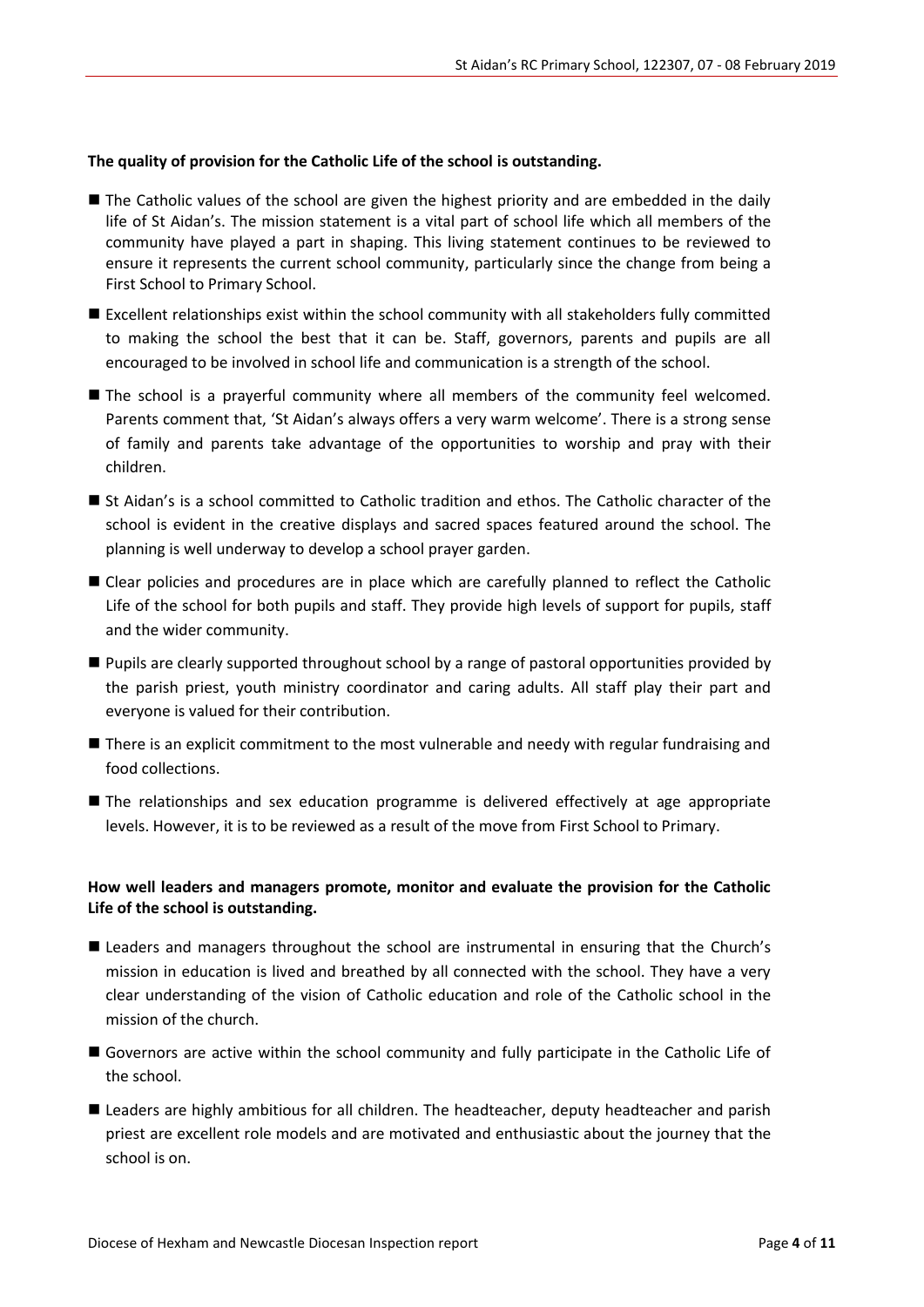- The school has developed very successful strategies for engaging with parents and carers, who have a clear understanding of the school's mission.
- The Catholic Life of the school is monitored by all stakeholders on a regular basis to inform priorities and evaluate success. Governors are confident in holding the leadership team to account, whilst being actively involved in supporting its mission. They have an excellent grasp of the challenges faced by the school and work very effectively with the headteacher.
- The school's self-evaluation is rigorous and accurate, gathered from a range of sources. It has clear links to the school improvement plan and is focused on improvements for pupil outcomes.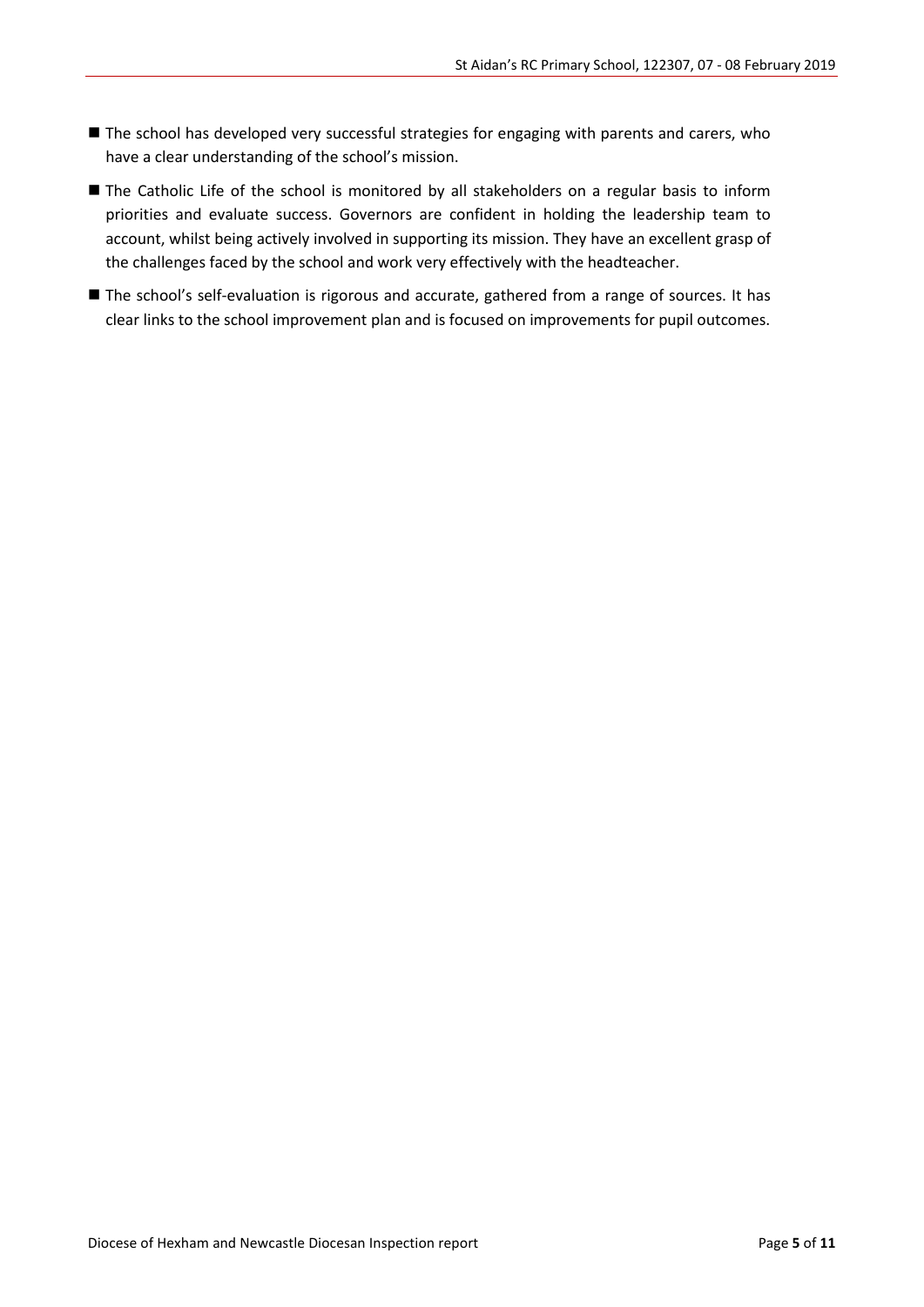## RELIGIOUS EDUCATION

#### THE QUALITY OF RELIGIOUS EDUCATION **2**

- How well pupils achieve and enjoy their learning in Religious Education. 2
- The quality of teaching and assessment in Religious Education. 2
- How well leaders and managers promote, monitor and evaluate the provision for Religious Education.

#### **How well pupils achieve and enjoy their learning in Religious Education is good.**

- Pupils enjoy and understand the value of Religious Education demonstrating commitment in their learning. They work hard during lessons and behaviour for learning is excellent. Pupils say that they enjoy lessons most when they include a variety of activities such as drama or role play.
- **The majority of pupils are making progress in Religious Education lessons and over time. They** are developing well in their knowledge and understanding so overall, outcomes are good. The school's data shows that pupils make good progress over time through early years foundation stage, key stage one and key stage two, although there are some areas of inconsistency.
- Through evidence in pupils' work and in conversations they are able to demonstrate effective use of prior knowledge when making links between religious ideas and using scriptural references accurately. They can link their work to everyday life and articulate that they need to follow Jesus' teaching and live like him.
- Historically, attainment has been below diocesan averages. The school's current tracking shows these gaps are closing.

#### **The quality of teaching and assessment in Religious Education is good.**

- **The teaching in the school is good overall. Teachers demonstrate high expectations of** behaviour and engagement and as a result pupils concentrate well.
- Relationships between staff and pupils are very positive and are a real strength of the school. Support staff are used well to support and extend pupils of different abilities. Pupils commented that staff make the work easier because they explain it so well.
- Teachers use diocesan plans and guidance to deliver well planned activities through a range of teaching strategies. This helps pupils to develop and extend their knowledge and fosters their motivation to learn and their enthusiasm for the subject.
- Teacher confidence in accurately levelling work is inconsistent across the school. Good practice needs to be built upon in the future to ensure this area becomes consistent. Marking and feedback procedures vary across the school and need to be fully embedded to ensure all staff consistently follow the school marking and feedback policy. Staff must ensure that all pupils respond to any next steps comments to enhance their learning. There is a need to develop

| $\overline{2}$ |  |
|----------------|--|
| $\overline{2}$ |  |
| $\overline{1}$ |  |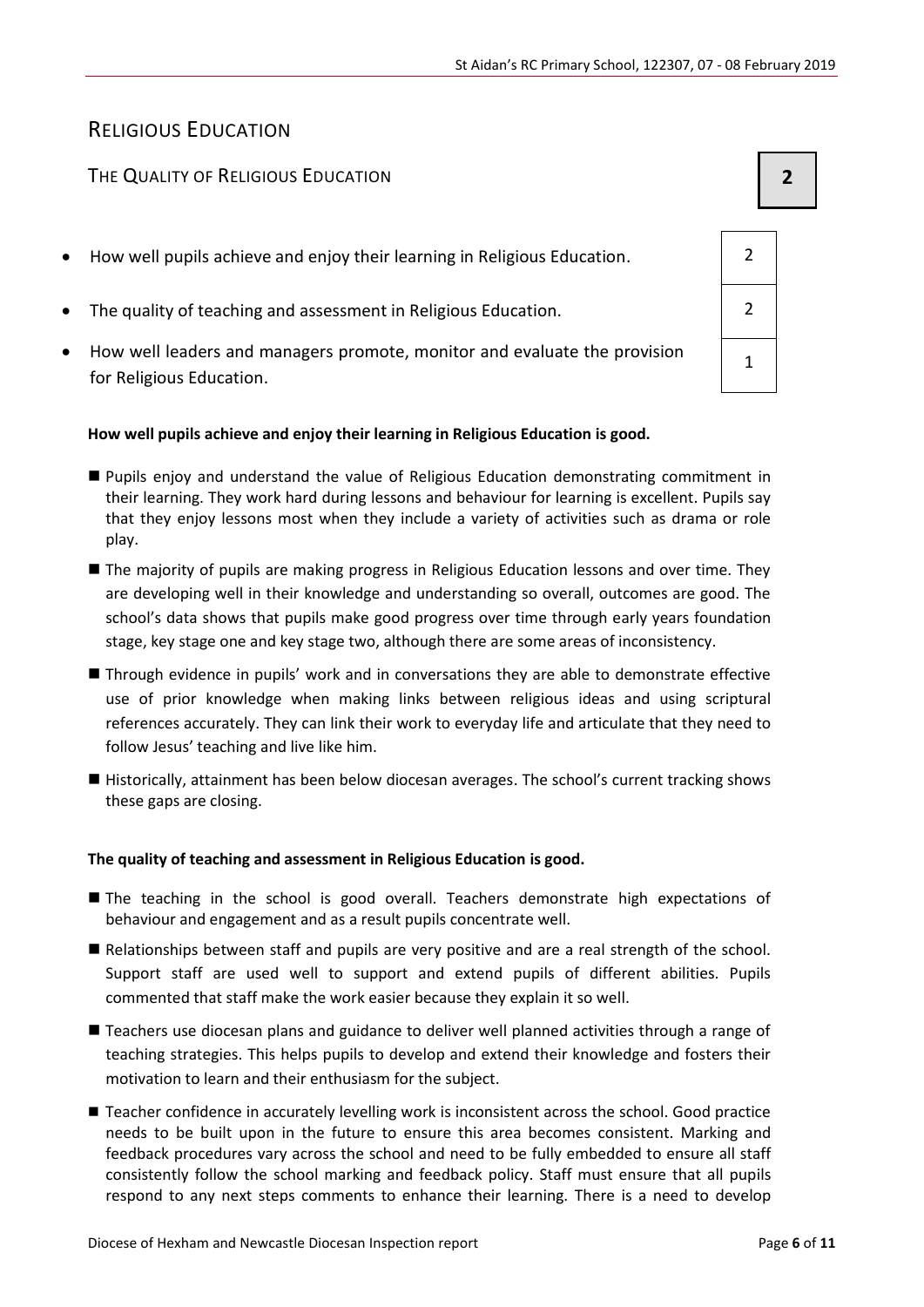further in-house moderation opportunities.

- The school has plans to adopt the use of the Age-related Standards in Religious Education in line with Diocesan guidelines to further develop assessment of attainment.
- **Pupils use the success criteria shared at the beginning of the lesson to self-assess their work.**

#### **How well leaders and managers promote, monitor and evaluate the provision for Religious Education is good.**

- **E** Leaders and governors ensure that the Religious Education curriculum meets the Bishops' Conference requirements in every respect; that the required amount of time is given to Religious Education and that it is comparable to other core subjects in each key stage.
- The headteacher and deputy headteacher demonstrate and share an ambitious vision for the school and for what every pupil and teacher can achieve. They inspire and support the whole school community.
- All aspects of Religious Education are evaluated through observation, pupil voice, data analysis and questionnaires with the findings used to plan for improvements. The school also works with a small cluster of schools to develop these findings further.
- Good opportunities exist for pupils to experience their own traditions as well as those of other faiths.
- Sacramental preparation is in line with diocesan guidelines. There are strong links with the parish community, parents, governors and parishioners. They are extremely supportive in their work with the pupils.
- Governors are regular visitors to the school and are kept informed of developments in Religious Education within the school. They are extremely supportive but also confident in their ability to challenge and guide where necessary.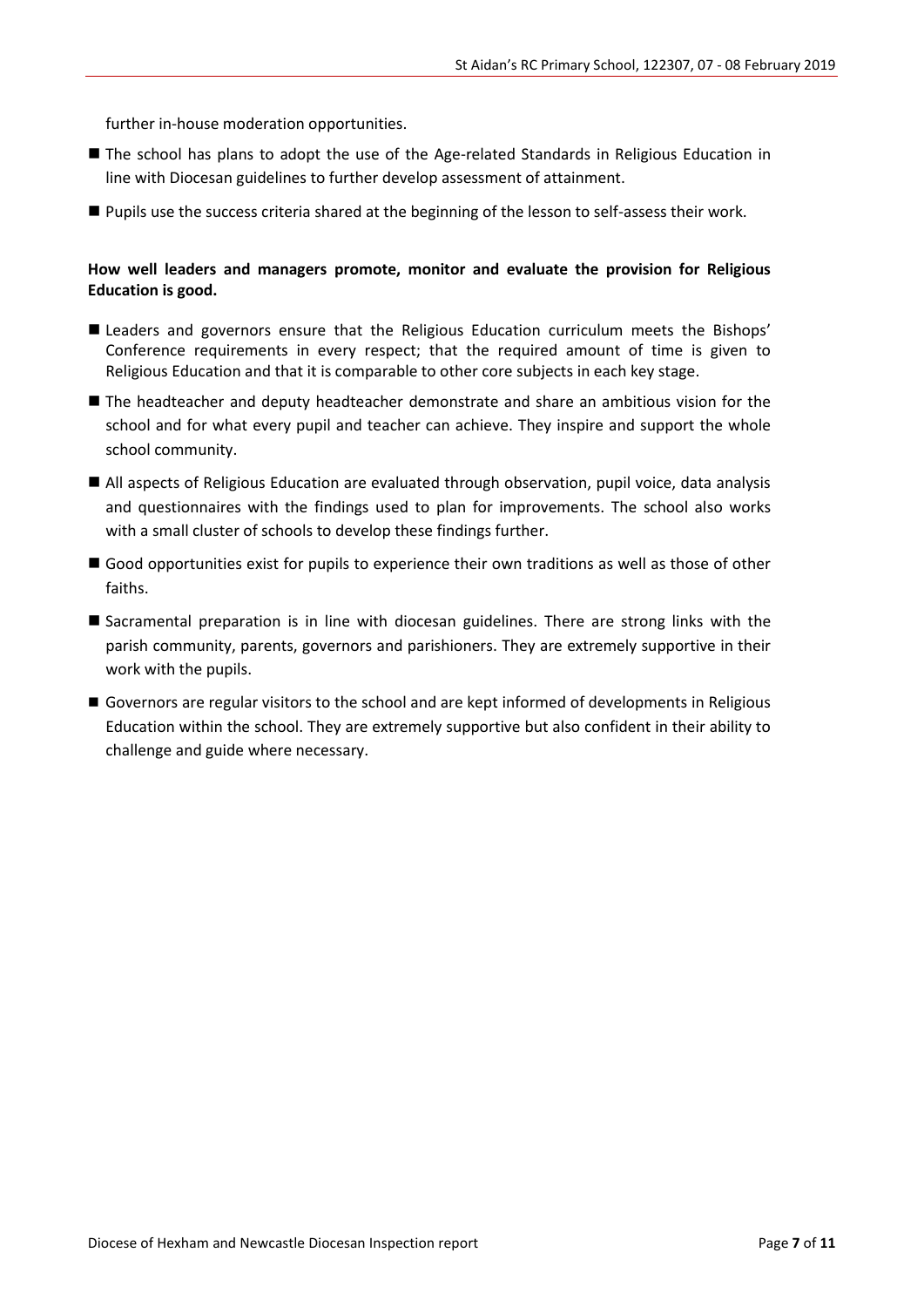## COLLECTIVE WORSHIP

#### THE QUALITY OF COLLECTIVE WORSHIP **1 1**

- How well pupils respond to and participate in the school's Collective Worship. 1
- The quality of provision for Collective Worship.
- How well leaders and managers promote, monitor and evaluate the provision for Collective Worship.

#### **How well pupils respond to and participate in the school's Collective Worship is outstanding.**

- St. Aidan's is a prayerful community. There is a calm and peaceful ethos which pervades the school and is reflected in the pupils' excellent behaviour and consideration for each other. Pupils' involvement in Collective Worship is a central part of their experience.
- From the earliest age pupils act reverently when participating in acts of worship. Pupils are confident in planning and carrying out Collective Worship using a variety of styles and resources reflecting the liturgical year. They are able to talk knowledgably about the variety of prayers and liturgies that take place.
- Pupils recognise the special nature of liturgical symbols and show respect. They are aware that religious beliefs are important, demonstrating respect for their own faith and the faith of others.
- Pupils enjoy sharing liturgies at home with the travelling crib and travelling cross as they 'take Jesus to their home'.
- Adults provide excellent role models for pupils in their response and participation in liturgy and this is evident when pupils lead their own liturgies.

#### **The quality of provision for Collective Worship is outstanding.**

- There is a clear policy for Collective Worship; it is carefully planned and resourced and is central to everyday life at St Aidan's.
- There is a rich variety of different forms of worship evident throughout the school. In all areas of the school there are references to prayer, including stimulating and thought provoking displays.
- The developing prayer garden area is to be used to provide further opportunities for a variety of spiritual experiences led by staff and pupils.
- **There is a comprehensive timetable for Collective Worship. Parents, parishioners and governors** are invited to share in various acts of Collective Worship and they regularly attend Masses, liturgies and other timetabled acts of worship.

| 1           |  |
|-------------|--|
| $\mathbf 1$ |  |
| $\mathbf 1$ |  |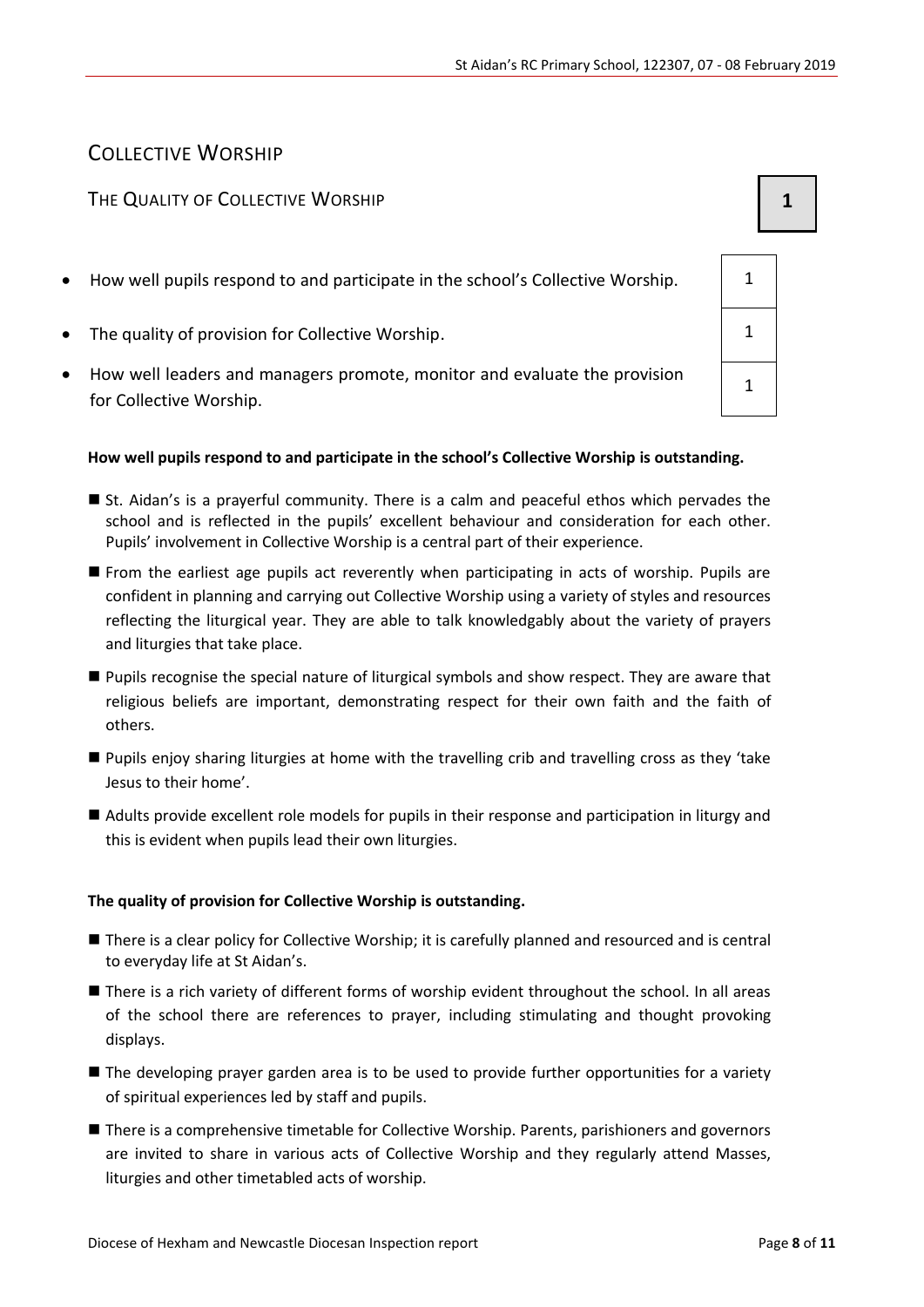- Parents welcome their involvement and comment extremely positively about the opportunities they have to be involved in school and parish based masses and liturgies. They comment very positively on the spiritual impact these acts of worship have on their family life, as children talk and discuss their thoughts at home.
- **The support of the parish priest is very effective in maintaining high quality worship** opportunities across school.
- Staff meet regularly for prayer and liturgy acting as excellent role models for all pupils.

#### **How well leaders and managers promote, monitor and evaluate the provision for Collective Worship is outstanding.**

- The headteacher has set a high standard for Collective Worship in school. She leads by example, ensuring that pupils and staff develop a deepening appreciation of the church's traditions, seasons, rites and symbols and that prayerful, reflective opportunities contribute to the spiritual formation of pupils and staff.
- The governors have invested resources into spiritual development across school. The parish priest is highly respected throughout the school and effectively leads and supports worship development.
- **E** Leaders regularly review Collective Worship throughout the school. They seek the views of pupils and parents through the use of questionnaires and verbal feedback after school events. Pupil, staff and parent responses are very affirming of their experiences and of the school.
- **The headteacher, deputy headteacher and parish priest are passionate that liturgical and** spiritual development are priorities for all in school and that time is devoted to this. This is evident in the provision for staff and the variety of opportunities offered to pupils.
- The headteacher and deputy headteacher have a very visible presence in school and a clear understanding of the strengths and areas for development in Collective Worship through both formal and informal monitoring. Effective evaluation of staff strengths has resulted in an effective continuing professional development programme for all staff.
- **There is clear evidence of the quality of Collective Worship being monitored and evaluated by** the deputy headteacher. It is given a high priority by all leaders and active involvement by governors ensures they have an accurate understanding of the strengths and areas for further development in Collective Worship.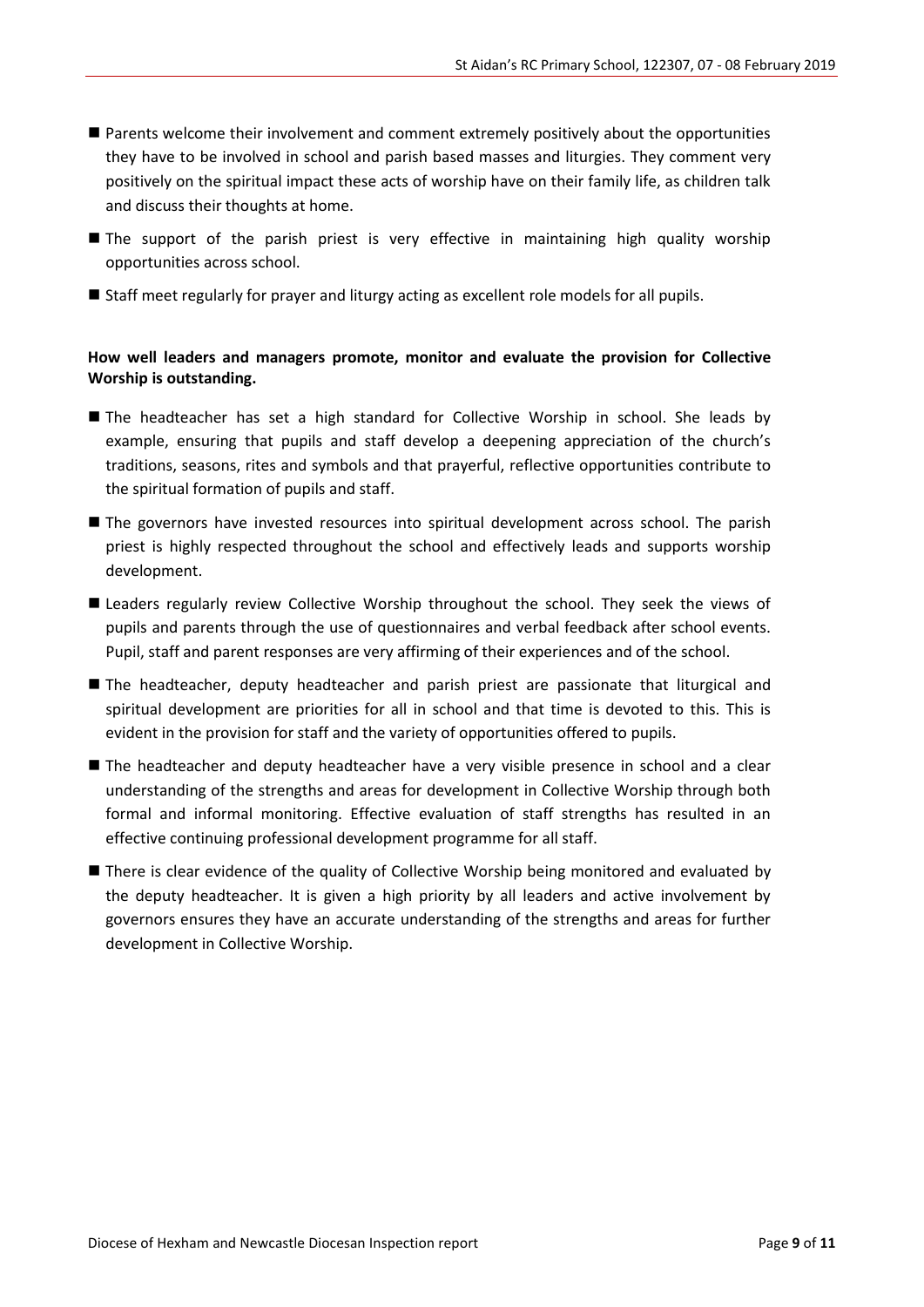## SUMMARY OF INSPECTION JUDGEMENTS

## **HOW EFFECTIVE THE SCHOOL IS IN PROVIDING CATHOLIC EDUCATION: 1**

| <b>CATHOLIC LIFE:</b>                                                                                             |  |
|-------------------------------------------------------------------------------------------------------------------|--|
| The extent to which pupils contribute to and benefit from the Catholic<br>Life of the school.                     |  |
| The quality of provision for the Catholic Life of the school.                                                     |  |
| How well leaders and managers promote, monitor and evaluate the<br>provision for the Catholic Life of the school. |  |

| <b>RELIGIOUS EDUCATION:</b>                                                                  |                |
|----------------------------------------------------------------------------------------------|----------------|
| How well pupils achieve and enjoy their learning in Religious<br>Education.                  | $\overline{2}$ |
| The quality of teaching and assessment in Religious Education.                               |                |
| How well leaders and managers monitor and evaluate the provision<br>for Religious Education. |                |

| <b>COLLECTIVE WORSHIP:</b>                                                                           | 1 |
|------------------------------------------------------------------------------------------------------|---|
| How well pupils respond to and participate in the school's Collective<br>Worship.                    |   |
| The quality of provision for Collective Worship.                                                     | 1 |
| How well leaders and managers promote, monitor and evaluate the<br>provision for Collective Worship. | 1 |

1

1